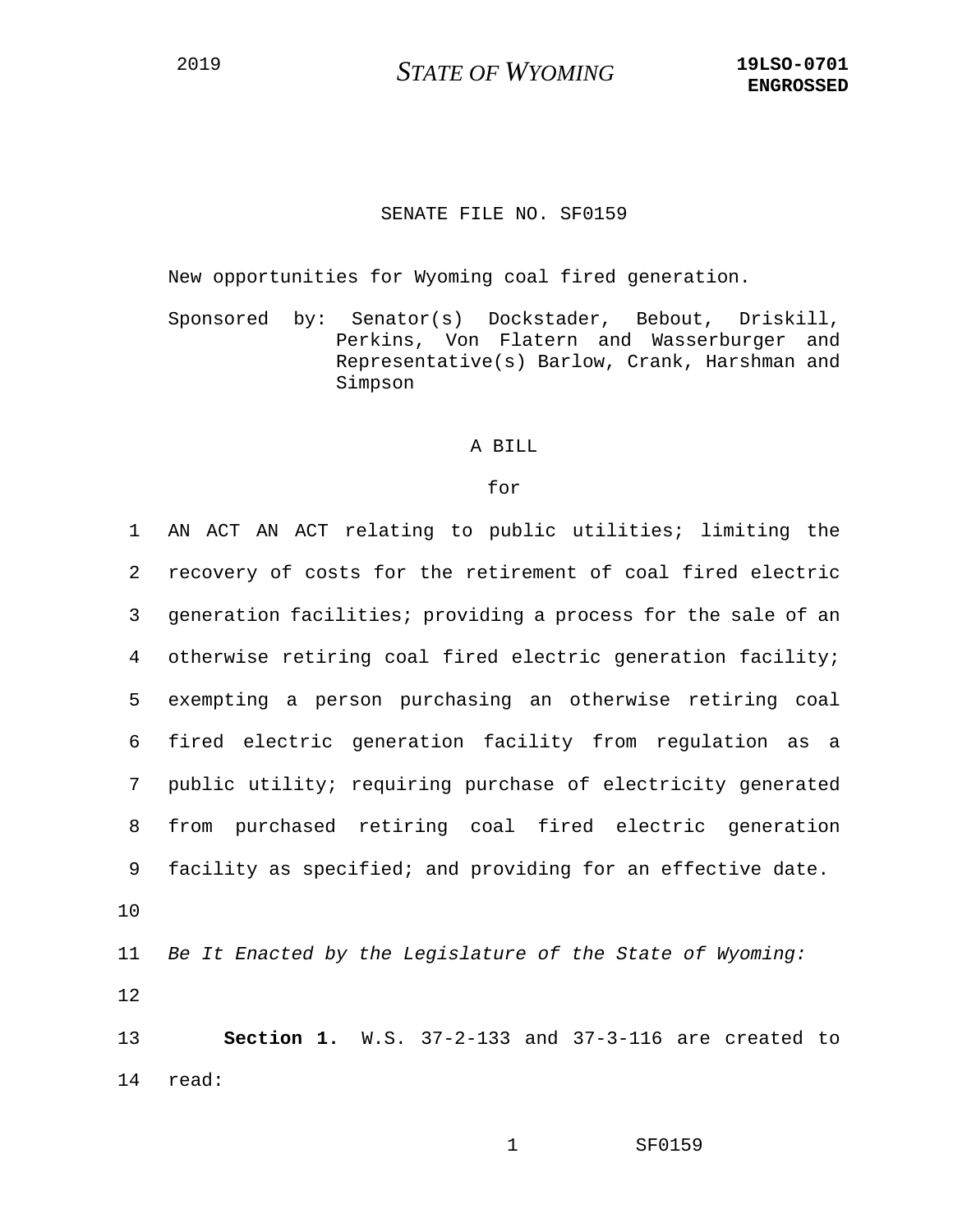1

2 **37-2-133. Exemption for purchase of coal fired**  3 **generation facilities that would otherwise have been retired;**  4 **public utility purchase requirements; conditions for**  5 **exemption.** 6 7 (a) The provisions of this chapter and chapters 1 and 8 3 of this title shall not apply to a person who operates a 9 coal fired electric generation facility purchased under an 10 agreement approved by the commission under W.S. 37-3-116. 11 12 (b) Electric public utilities, other than cooperative 13 electric utilities, shall be obligated to purchase 14 electricity generated from a coal fired electric generation 15 facility purchased under agreement approved by the commission 16 under W.S. 37-3-116 provided that: 17 18 (i) The person purchasing the otherwise retiring 19 coal fired electric generation facility offers to sell some 20 or all of the electricity from the facility to an electric 21 public utility;

22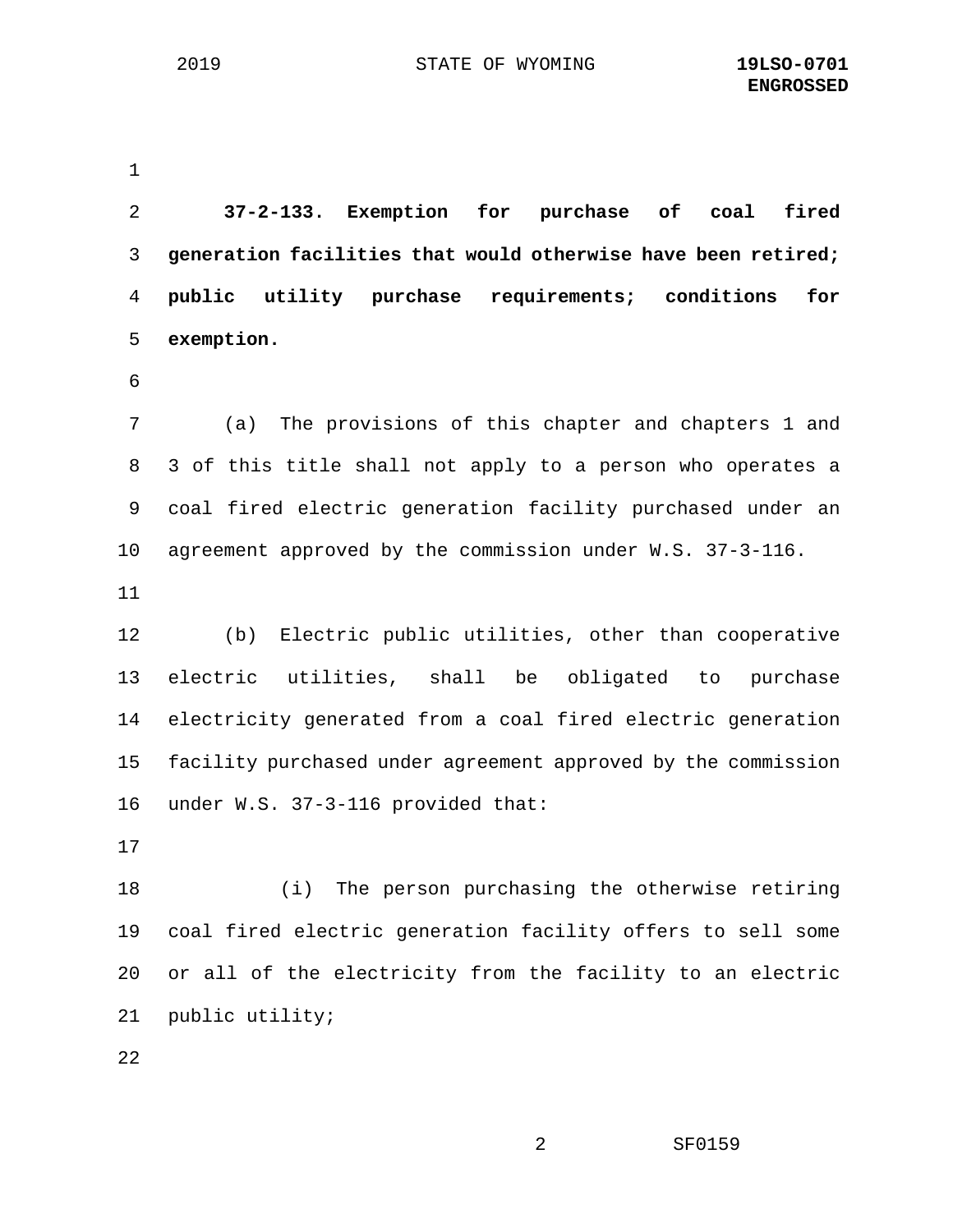3 SF0159 1 (ii) The electricity is sold at a price that is no 2 greater than the purchasing electric utility's avoided cost 3 as may be determined by the commission; 4 5 (iii) The electricity is sold under a power 6 purchase agreement with a specified term length and such other 7 terms and conditions as may be approved by the commission; 8 and 9 10 (iv) The commission approves a one hundred percent 11 (100%) cost recovery in rates for the cost of the power 12 purchase agreement and the agreement is one hundred percent 13 (100%) allocated to the public utility's Wyoming customers 14 unless otherwise agreed to by the public utility. 15 16 (c) In determining an electric public utility's avoided 17 costs under this section, the commission may consider: 18 19 (i) The value of the electric energy and capacity 20 generated from the facility; 21 22 (ii) The value of any reliability benefits 23 associated with the operation of the facility; and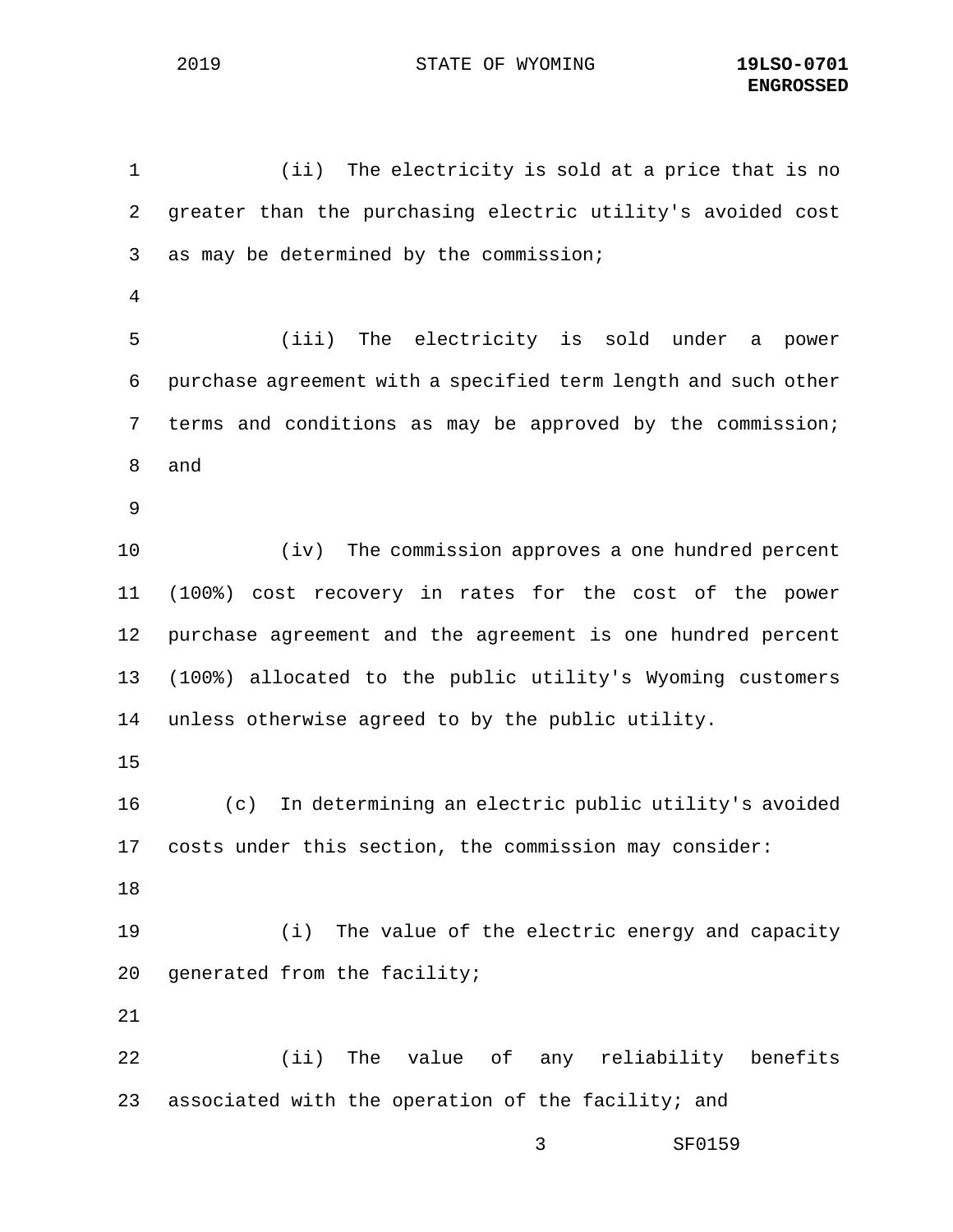1

2 (iii) Any other factor deemed appropriate by the 3 commission.

4

5 (d) The commission may elect to set the avoided cost 6 price and other terms and conditions for the purchase of 7 electricity from an otherwise retiring coal fired electric 8 generation facility in advance of the facility's proposed 9 retirement date to permit potential purchasers to know the 10 avoided cost price and other terms and conditions for sales 11 from that facility prior to entering into an agreement to 12 purchase the facility.

13

14 (e) As used in this section, "avoided cost" means the 15 incremental costs to an electric utility of electric energy 16 or capacity or both which, but for the purchase from the 17 otherwise retiring coal fired electric generation facility, 18 the utility would generate itself or incur in a purchase from 19 another source. As may be determined by the commission, 20 avoided costs may change over the course of an approved power 21 purchase agreement at specified intervals set forth in the 22 power purchase agreement.

23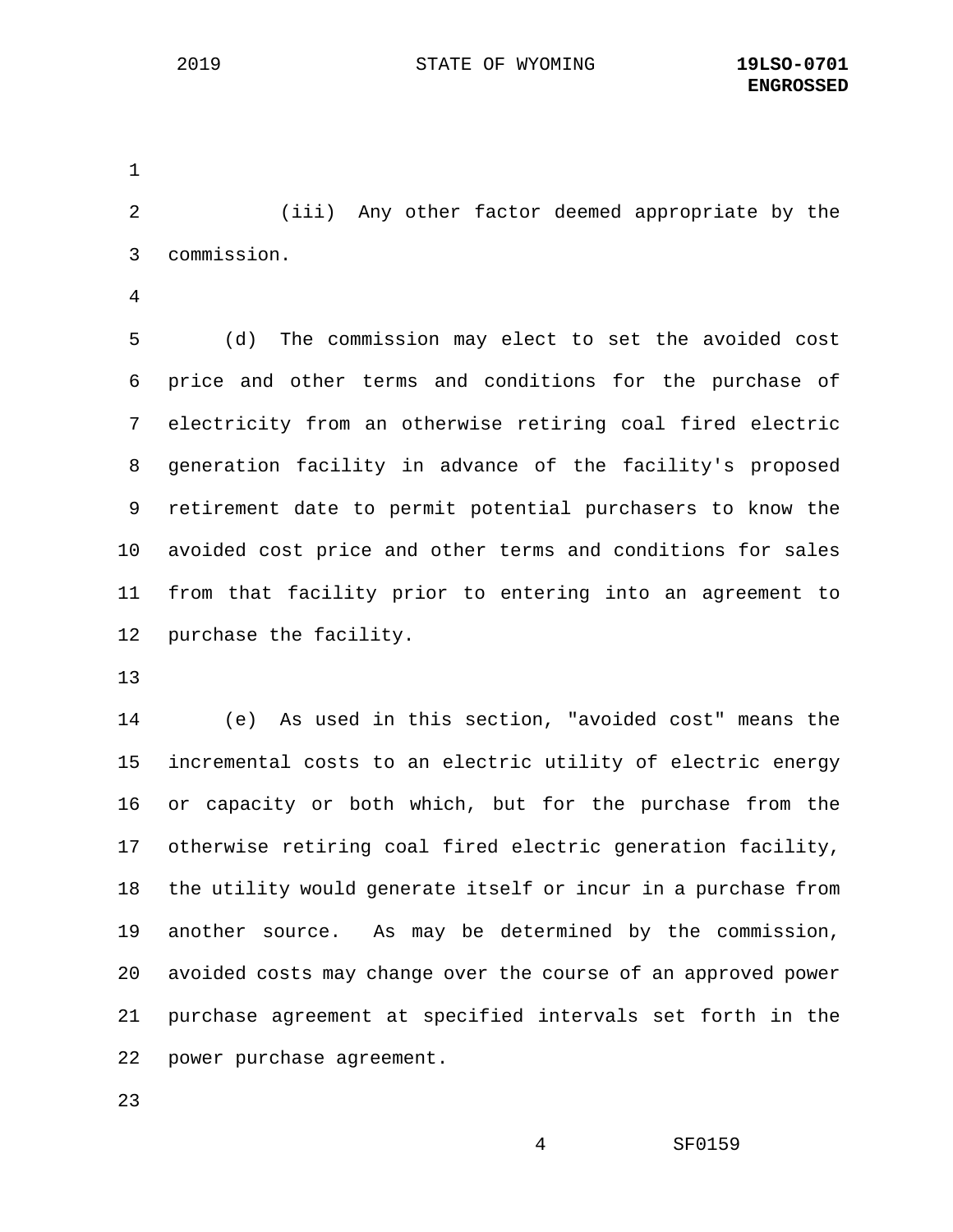1 **37-3-116. Limitation for recovery of costs associated**  2 **with electric generation built to replace retiring coal fired**  3 **generation facility.**

4

5 (a) Notwithstanding any other provision of this 6 chapter, the rates charged by an electric public utility, 7 other than a cooperative electric utility, shall not include 8 any recovery of or earnings on the capital costs associated 9 with new electric generation facilities built, in whole or in 10 part, to replace the electricity generated from one (1) or 11 more coal fired electric generating facilities located in 12 Wyoming and retired on or after January 1, 2022, unless the 13 commission has determined that the public utility that owned 14 the retired coal fired electric generation facility made a 15 good faith effort to sell the facility to another person prior 16 to its retirement and that the public utility did not refuse 17 a reasonable offer to purchase the facility or the commission 18 determines that, if a reasonable offer was received, the sale 19 was not completed for a reason beyond the reasonable control 20 of the public utility.

21

22 (b) In determining whether the public utility made a 23 good faith effort to sell the retired coal fired electric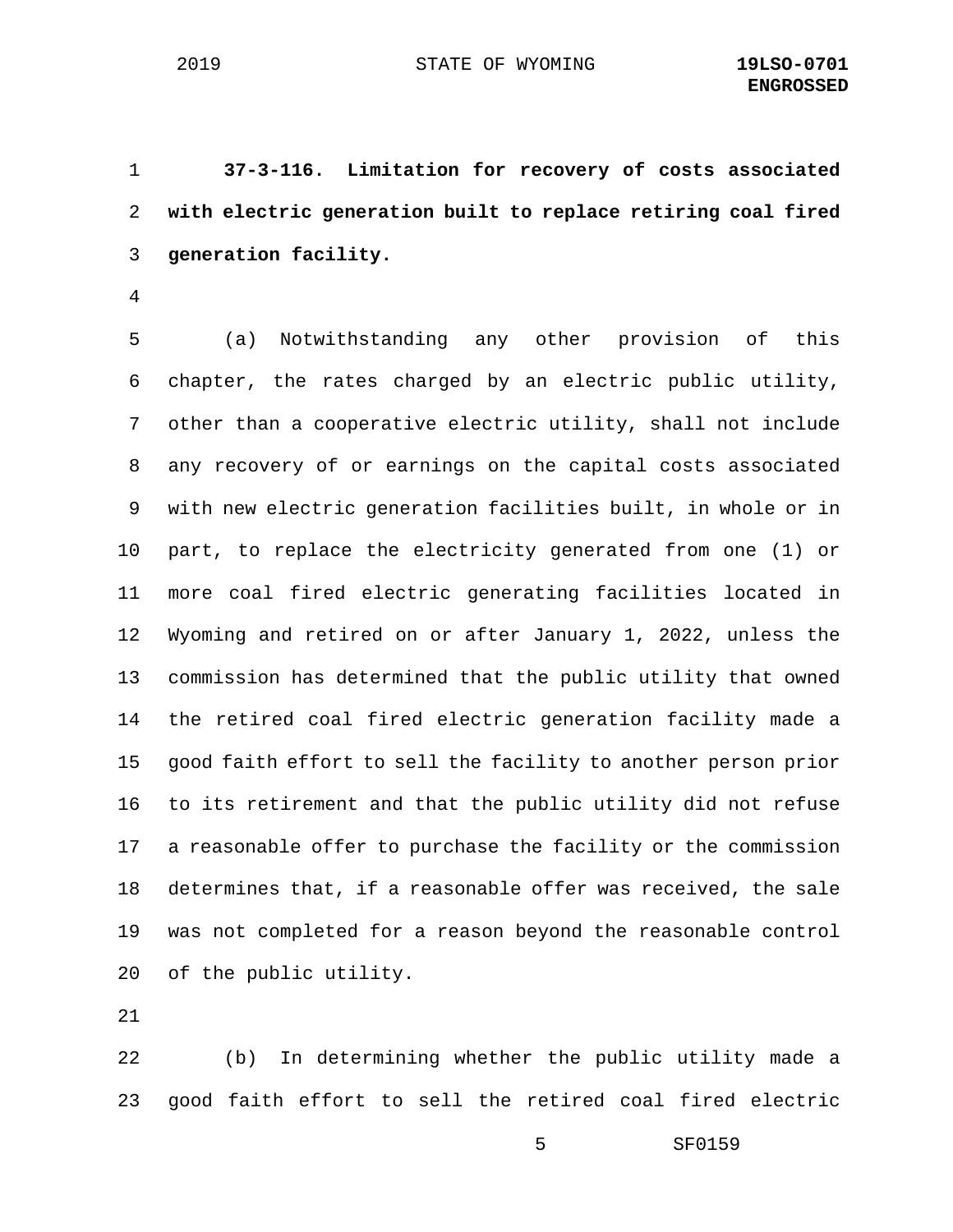1 generation facility under this section the commission shall 2 consider: 3 4 (i) Whether the public utility provided sufficient 5 time prior to the facility's retirement for potential 6 purchasers to evaluate purchasing the facility; 7 8 (ii) Whether the public utility used reasonable 9 efforts to make potential purchasers aware of the opportunity 10 to purchase the facility; 11 12 (iii) Whether the public utility reasonably 13 evaluated any offers received by the public utility for the 14 purchase of the facility; and 15 16 (iv) Any other factor deemed appropriate by the 17 commission. 18 19 (c) In determining whether an offer to purchase a coal 20 fired electric generation facility under this section was 21 reasonable the commission shall consider: 22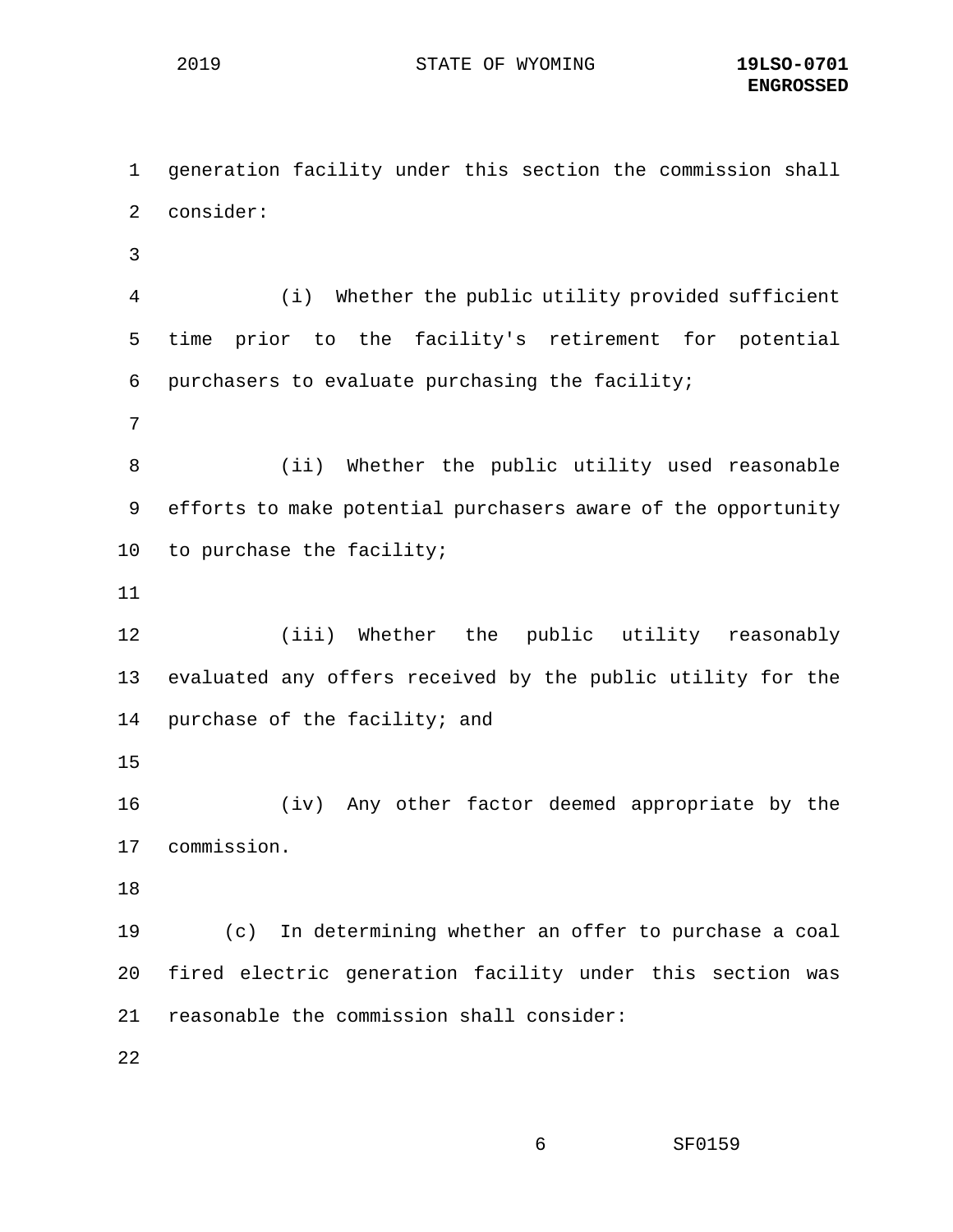1 (i) Whether accepting the offer to purchase the 2 retired facility would have reduced costs to the public 3 utility's customers as compared to retiring the facility; 4 5 (ii) Whether accepting the offer to purchase the 6 retired facility would have reduced risks to the public 7 utility's customers as compared to retiring the facility 8 including any diminished environmental remediation risks; and 9 10 (iii) Whether accepting the offer to purchase the 11 retired facility would have been in the public interest. 12 13 (d) Upon application by a public utility, the 14 commission may approve procedures for the solicitation and 15 review of offers to purchase an otherwise retiring electric 16 generation facility in advance of a proposed retirement. If 17 the public utility follows the procedures approved by the 18 commission to solicit and review offers to purchase an 19 otherwise retiring electric generation facility under this 20 subsection, there shall be no limitation under this section 21 for recovery of costs or earnings associated with electric 22 generation built to replace a retired coal fired electric 23 generation facility.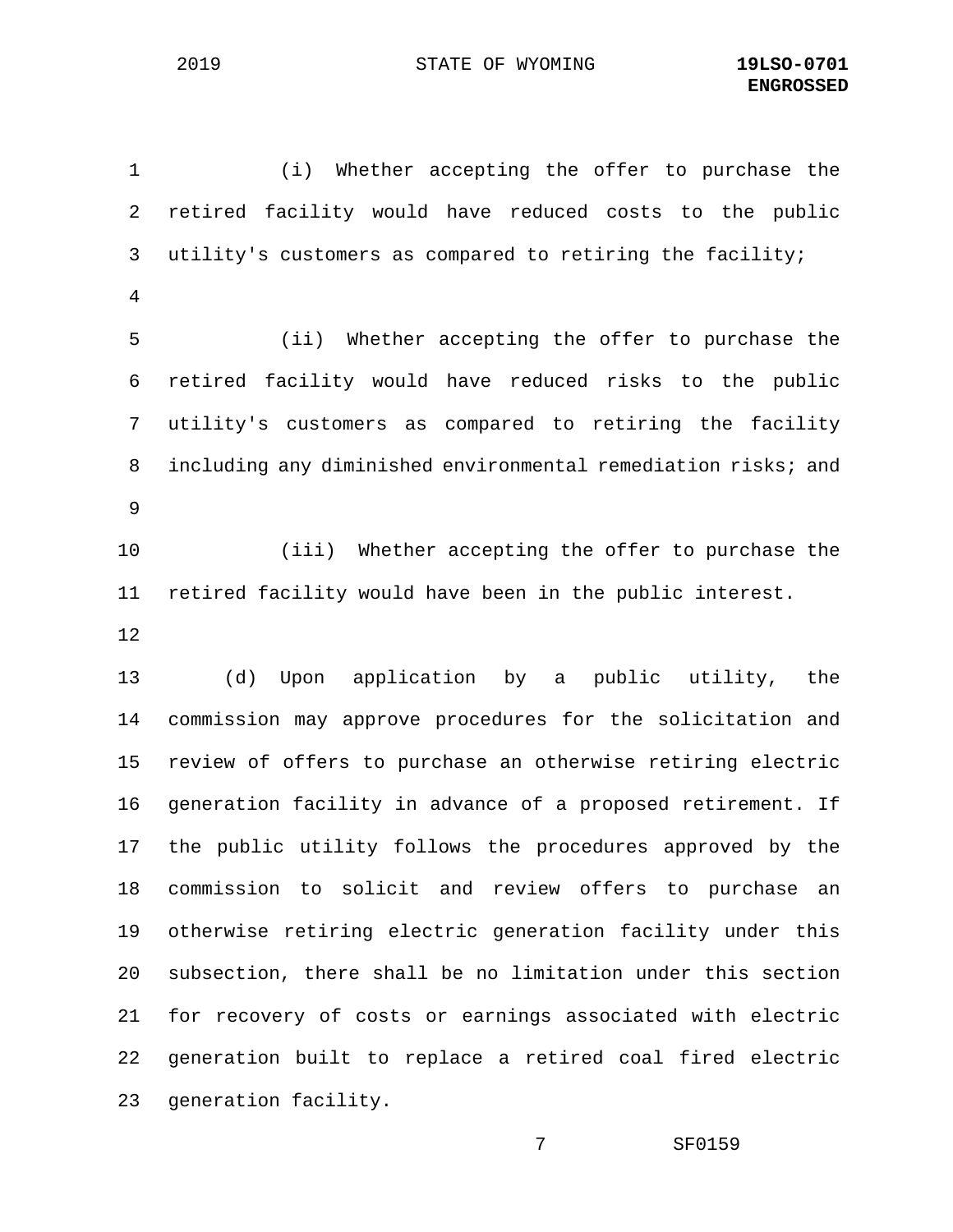1

2 (e) Any agreement between a public utility and another 3 person for the sale of an otherwise retiring coal fired 4 electric generation facility shall not be effective until 5 approved by the commission. In reviewing the agreement the 6 commission shall consider: 7 8 (i) Whether the proposed purchaser has, or has 9 contracted for, financial, technical and managerial abilities 10 sufficient to reasonably operate and maintain the facility; 11 12 (ii) Whether the proposed purchaser has, or has 13 contracted for, financial, technical and managerial abilities 14 sufficient to reasonably decommission and retire the facility 15 if and to the extent the facility is decommissioned and 16 retired; 17 18 (iii) Whether the proposed purchaser has, or has 19 contracted for, financial, technical and managerial abilities 20 sufficient to reasonably satisfy any environmental 21 obligations associated with the operation, maintenance or 22 potential retirement of the facility;

23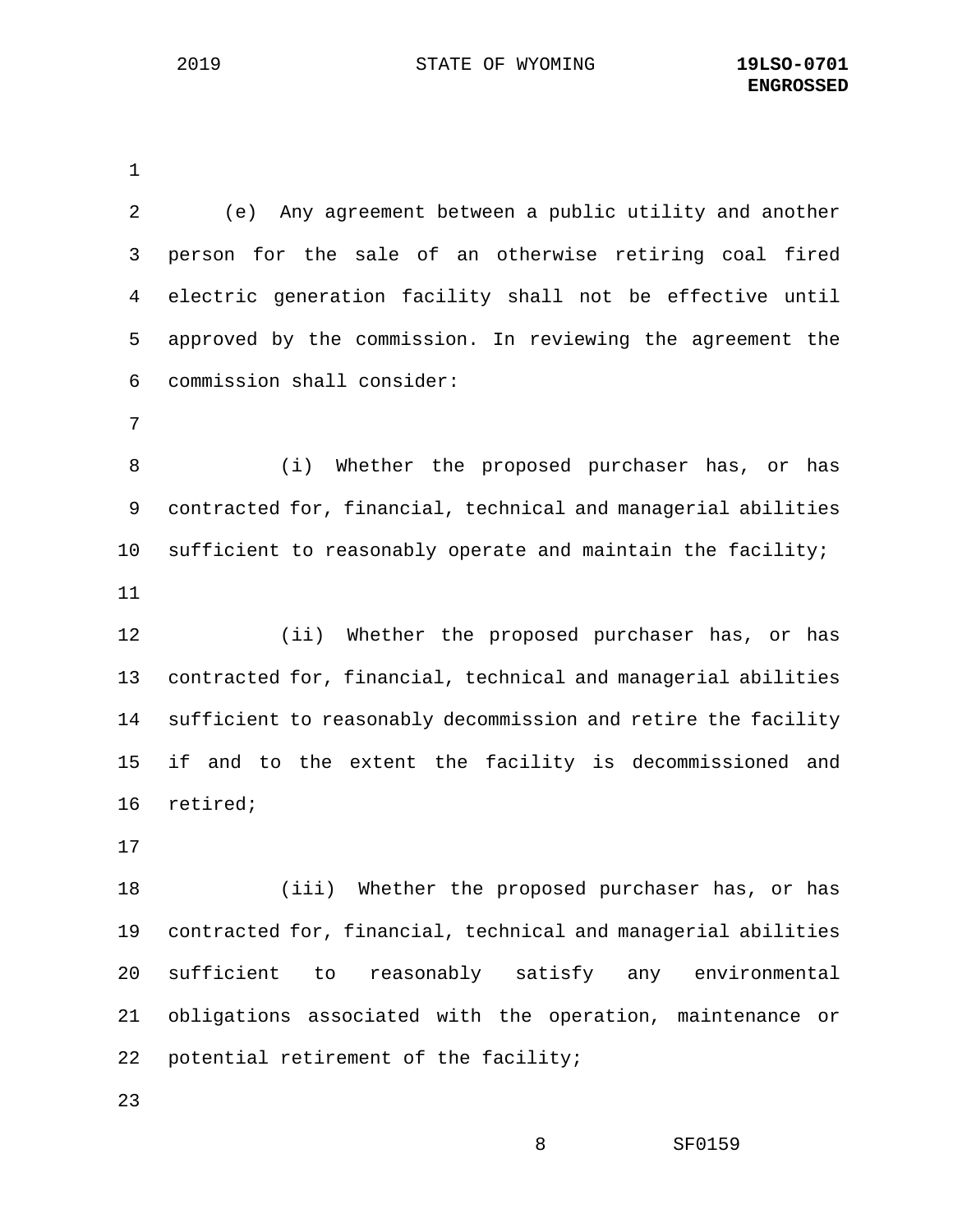1 (iv) If the coal fired electric generation 2 facility is comprised of one (1) or more generation units at 3 a larger power plant where the public utility will continue 4 to own and operate one (1) or more generation units, whether 5 the proposed purchaser and the public utility have made 6 reasonable contractual arrangements for the sharing of the 7 costs associated with any joint or common facilities at the 8 plant; 9 10 (v) Whether the proposed purchaser has agreed to 11 reasonable terms and conditions for environmental 12 remediation;

13

14 (vi) Whether the proposed purchase agreement 15 contains a provision allowing the public utility, with 16 commission approval, to revoke the sale in the event the 17 purchaser is unable to timely obtain all necessary local, 18 state and federal permits;

19

20 (vii) Whether the proposed purchase agreement 21 contains a provision to allow the public utility, with 22 commission approval, to revoke the sale in the event the